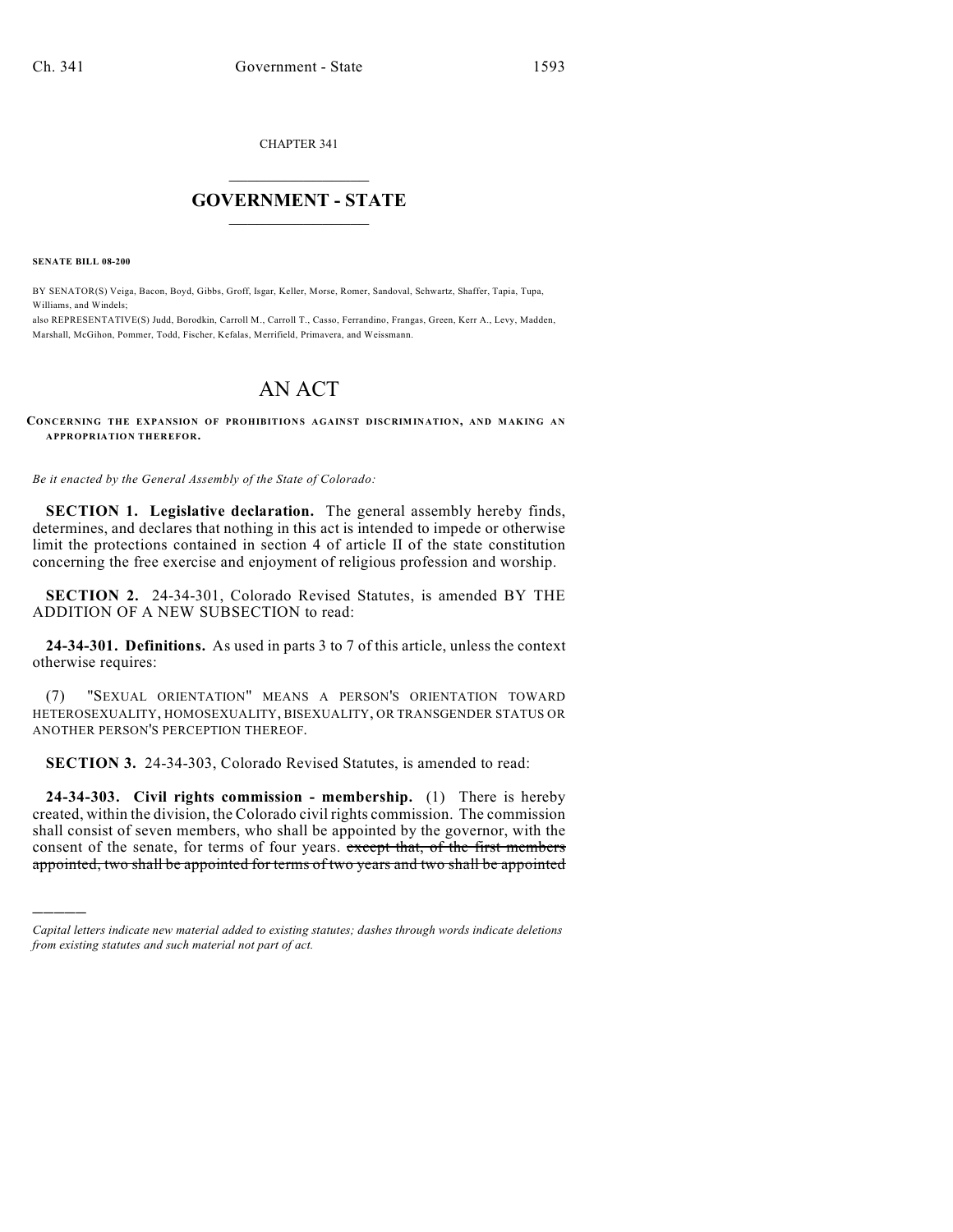for terms of three years. In making the first two appointments to the commission on or after July 1, 1981, whether such appointments are for a full term or to fill a vacancy, the governor shall appoint one member to represent the business community and one member to represent state or local government entities. In making the next two appointments to the commission, whether such appointments are for a full term or to fill a vacancy, the governor shall appoint one member to represent small business and one member to represent state or local government entities. The governor shall make all subsequent appointments in such a manner that there are at all times two members of the commission representing the business community, at least one of which shall be a representative of small business, two members of the commission representing state or local government entities, and three members of the commission from the community at large. The membership of the commission shall at all times be comprised of at least four members who are members of groups of people who have been or who might be discriminated against because of disability, race, creed, color, sex, SEXUAL ORIENTATION, national origin, or ancestry, as defined in section 24-34-402 or because of marital status, religion, or age. Appointments shall be made to provide geographical area representation insofar as may be practicable, and no more than four members shall belong to the same political party.

(2) Vacancies ON THE COMMISSION shall be filled by the governor by appointment, with the consent of the senate, and the term of a commissioner so appointed shall be for the unexpired part of the term for which the commissioner is appointed.

(3) Any commissioner may be removed from office by the governor for misconduct, incompetence, or neglect of duty.

(4) Commissioners shall receive a per diem allowance and shall be reimbursed for actual and necessary expenses incurred by them while on official commission business, as provided in section 24-34-102 (13).

(5) The commission may adopt, amend, or rescind rules for governing its meetings. and Four commissioners shall constitute a quorum FOR PURPOSES OF CONDUCTING THE BUSINESS OF THE COMMISSION.

**SECTION 4.** 24-34-501 (3) and (4), Colorado Revised Statutes, are amended to read:

**24-34-501. Definitions.** As used in this part 5, unless the context otherwise requires:

(3) "Person" has the meaning ascribed to such term in section 24-34-301 (5) and includes any owner, lessee, proprietor, manager, employee, or any agent of a person; but, for purposes of this part 5, "person" does not include any private club not open to the public, which as an incident to its primary purpose or purposes provides lodgings which THAT it owns or operates for other than a commercial purpose unless such club has the purpose of promoting discrimination in the matter of housing against any person because of disability, race, creed, color, RELIGION, SEX, SEXUAL ORIENTATION, marital status, familial status, national origin, or ancestry.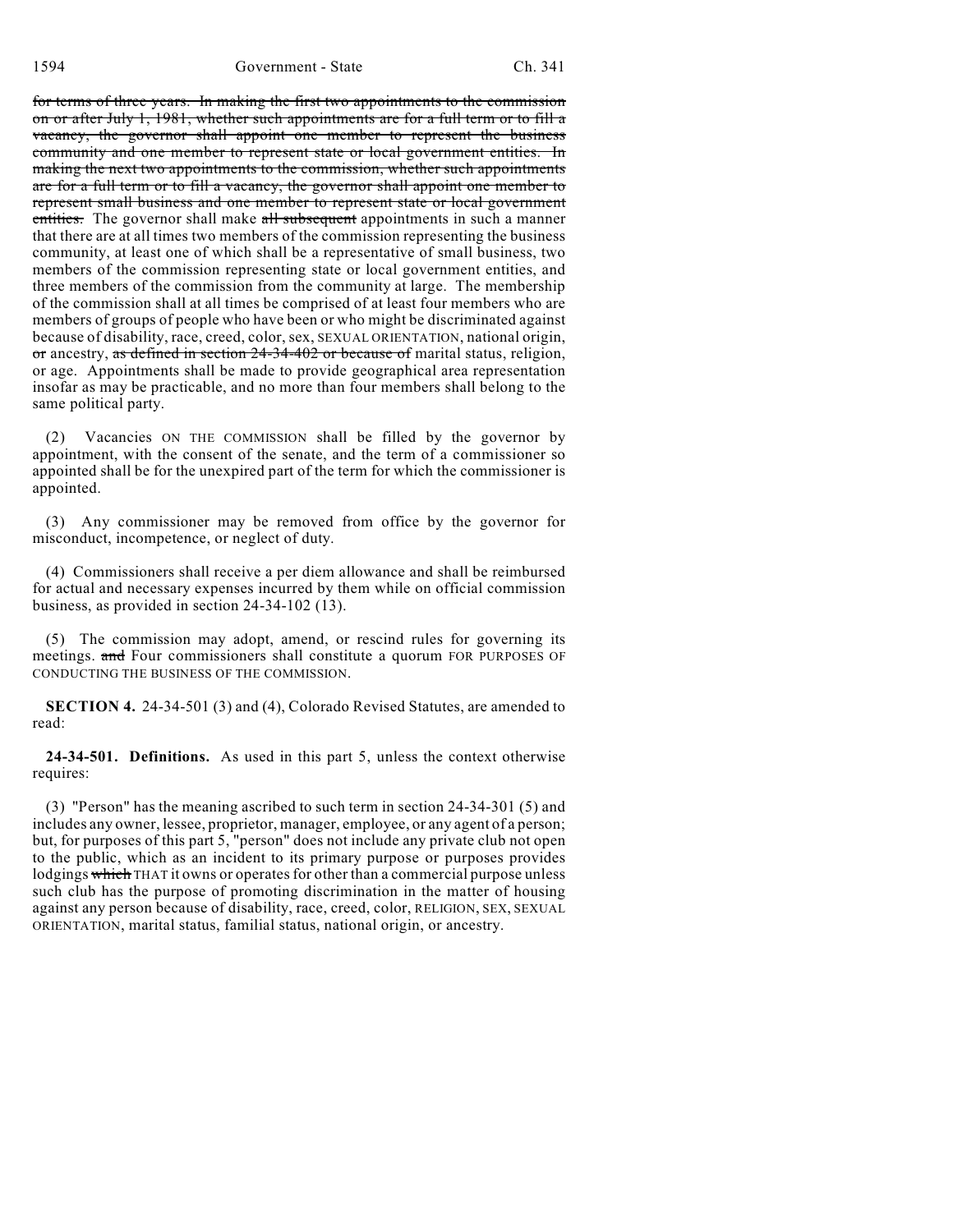(4) "Restrictive covenant" means any specification limiting the transfer, rental, or lease of any housing because of disability, race, creed, color, RELIGION, sex, SEXUAL ORIENTATION, marital status, familial status, national origin, or ancestry.

**SECTION 5.** 24-34-502 (1) (a), (1) (b), (1) (d), (1) (g), (1) (h), (1) (i), (1) (j), and (6), Colorado Revised Statutes, are amended to read:

**24-34-502. Unfair housing practices prohibited.** (1) It shall be an unfair housing practice and unlawful and hereby prohibited:

(a) For any person to refuse to show, sell, transfer, rent, or lease, or to refuse to receive and transmit any bona fide offer to buy, sell, rent, or lease, or otherwise make unavailable or deny or withhold from any person such housing because of disability, race, creed, color, sex, SEXUAL ORIENTATION, marital status, familial status, religion, national origin, or ancestry; to discriminate against any person because of disability, race, creed, color, sex, SEXUAL ORIENTATION, marital status, familial status, religion, national origin, or ancestry in the terms, conditions, or privileges pertaining to any housing or the transfer, sale, rental, or lease thereof or in the furnishing of facilities or services in connection therewith; or to cause to be made any written or oral inquiry or record concerning the disability, race, creed, color, sex, SEXUAL ORIENTATION, marital status, familial status, religion, national origin, or ancestry of a person seeking to purchase, rent, or lease any housing; however, nothing in this paragraph (a) shall be construed to require a dwelling to be made available to an individual whose tenancy would constitute a direct threat to the health or safety of other individuals or whose tenancy would result in substantial physical damage to the property of others;

(b) For any person to whom application is made for financial assistance for the acquisition, construction, rehabilitation, repair, or maintenance of any housing to make or cause to be made any written or oral inquiry concerning the disability, race, creed, color, sex, SEXUAL ORIENTATION, marital status, familial status, religion, national origin, or ancestry of a person seeking such financial assistance or concerning the disability, race, creed, color, sex, SEXUAL ORIENTATION, marital status, familial status, religion, national origin, or ancestry of prospective occupants to OR tenants of such housing, or to discriminate against any person because of the disability, race, creed, color, sex, SEXUAL ORIENTATION, marital status, familial status, religion, national origin, or ancestry of such person or prospective occupants or tenants in the terms, conditions, or privileges relating to the obtaining or use of any such financial assistance;

(d) For any person to make, print, or publish or cause to be made, printed, or published any notice or advertisement relating to the sale, transfer, rental, or lease of any housing which THAT indicates any preference, limitation, specification, or discrimination based on disability, race, creed, color, RELIGION, sex, SEXUAL ORIENTATION, marital status, familial status, national origin, or ancestry;

(g) For any person whose business includes residential real estate-related transactions, which transactions involve the making or purchasing of loans secured by residential real estate or the provisions of other financial assistance for purchasing, constructing, improving, repairing, or maintaining a dwelling or the selling, brokering, or appraising of residential real property, to discriminate against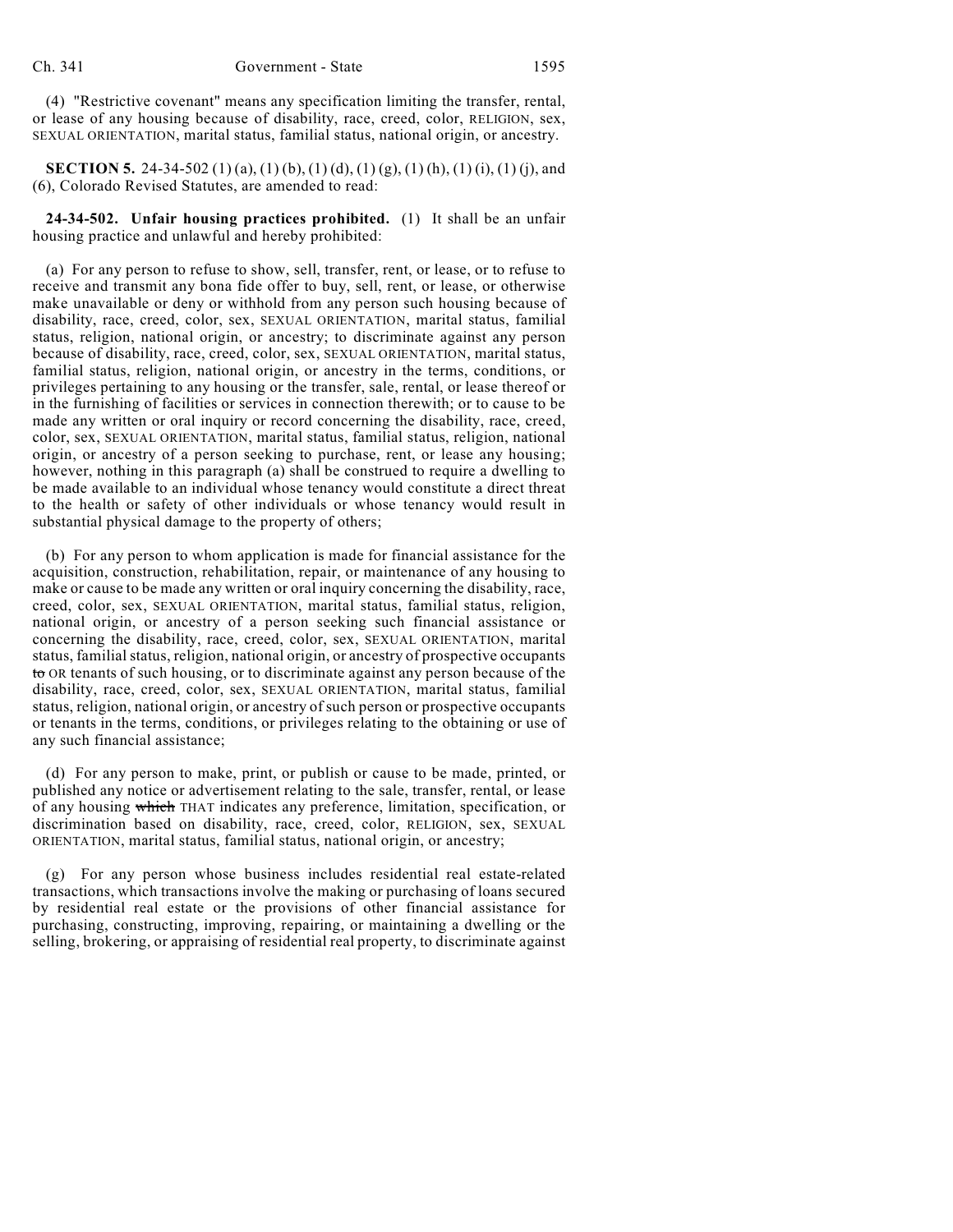any person in making available such a transaction or in fixing the terms or conditions of such a transaction because of race, creed, color, religion, sex, SEXUAL ORIENTATION, marital status, disability, familial status, or national origin or ancestry;

(h) For any person to deny another person access to or membership or participation in any multiple-listing service, real estate brokers' organization or other service, organization, or facility related to the business of selling or renting dwellings or to discriminate against such person in the terms or conditions of such access, membership, or participation on account of race, creed, color, religion, sex, SEXUAL ORIENTATION, disability, marital status, familialstatus, or national origin or ancestry;

(i) For any person, for profit, to induce or attempt to induce any person to sell or rent any dwelling by representations regarding the entry or prospective entry into the neighborhood of a person or persons of a particular race, color, religion, sex, SEXUAL ORIENTATION, disability, familial status, creed, national origin, or ancestry;

(j) For any person to represent to any other person that any dwelling is not available for inspection, sale, or rental, when such dwelling is in fact available, for the purpose of discriminating against another person on the basis of race, color, religion, sex, SEXUAL ORIENTATION, disability, familial status, creed, national origin, or ancestry.

(6) Nothing in this part 5 shall prohibit a person engaged in the business of furnishing appraisals of real property from taking into consideration factors other than race, creed, color, religion, sex, SEXUAL ORIENTATION, marital status, familial status, disability, religion, national origin, or ancestry.

**SECTION 6.** 24-34-601 (1) and (2), Colorado Revised Statutes, are amended to read:

**24-34-601. Discrimination in places of public accommodation.** (1) As used in this part 6, "place of public accommodation" means any place of business engaged in any sales to the public and any place offering services, facilities, privileges, advantages, or accommodations to the public, including but not limited to any business offering wholesale or retail sales to the public; any place to eat, drink, sleep, or rest, or any combination thereof; any sporting or recreational area and facility; any public transportation facility; a barber shop, bathhouse, swimming pool, bath, steam or massage parlor, gymnasium, or other establishment conducted to serve the health, appearance, or physical condition of a person; a campsite or trailer camp; a dispensary, clinic, hospital, convalescent home, or other institution for the sick, ailing, aged, or infirm; a mortuary, undertaking parlor, or cemetery; an educational institution; or any public building, park, arena, theater, hall, auditorium, museum, library, exhibit, or public facility of any kind whether indoor or outdoor. "PLACE OF PUBLIC ACCOMMODATION" SHALL NOT INCLUDE A CHURCH, SYNAGOGUE, MOSQUE, OR OTHER PLACE THAT IS PRINCIPALLY USED FOR RELIGIOUS PURPOSES.

(2) It is a discriminatory practice and unlawful for a person, directly or indirectly, to refuse, withhold from, or deny to an individual or a group, because of disability, race, creed, color, sex, SEXUAL ORIENTATION, marital status, national origin, or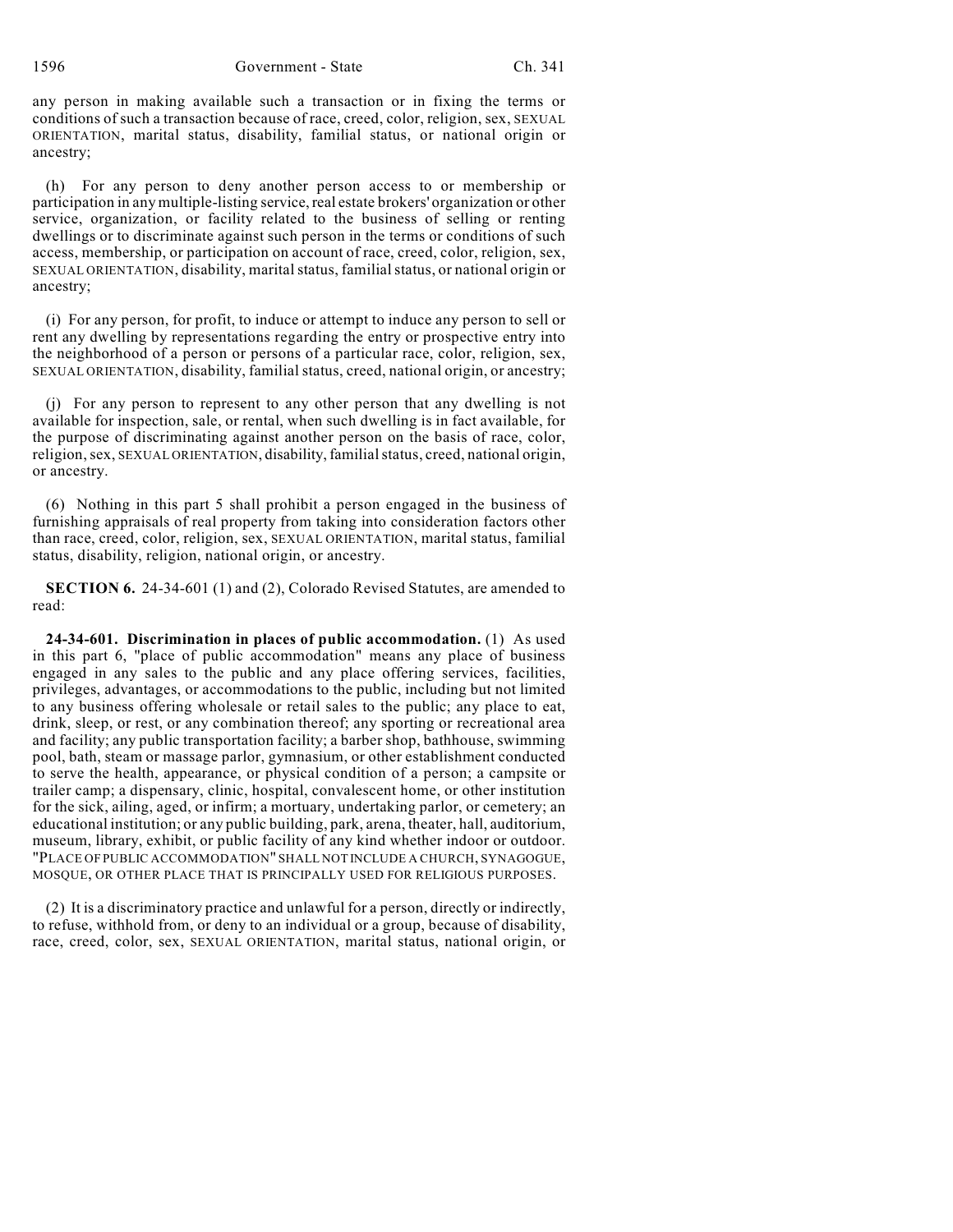ancestry, the full and equal enjoyment of the goods, services, facilities, privileges, advantages, or accommodations of a place of public accommodation or, directly or indirectly, to publish, circulate, issue, display, post, or mail any written, ELECTRONIC, or printed communication, notice, or advertisement which THAT indicates that the full and equal enjoyment of the goods, services, facilities, privileges, advantages, or accommodations of a place of public accommodation will be refused, withheld from, or denied an individual or that an individual's patronage or presence at a place of public accommodation is unwelcome, objectionable, unacceptable, or undesirable because of disability, race, creed, color, sex, SEXUAL ORIENTATION, marital status, national origin, or ancestry.

**SECTION 7.** 24-34-602, Colorado Revised Statutes, is amended to read:

**24-34-602. Penalty and civil liability.** (1) Any person who violates any of the provisions of section 24-34-601 by denying to any citizen, except for reasons applicable alike to all citizens of every disability, race, creed, color, sex, SEXUAL ORIENTATION, marital status, national origin, or ancestry, and regardless of disability, race, creed, color, sex, SEXUAL ORIENTATION, marital status, national origin, or ancestry, the full enjoyment of any of the accommodations, advantages, facilities, or privileges in said section enumerated or by aiding or inciting such denial, for every such offense, shall forfeit and pay a sum of not less than fifty dollars nor more than five hundred dollars to the person aggrieved thereby to be recovered in any court of competent jurisdiction in the county where said offense was committed. and also

(2) For every such EACH offense such DESCRIBED IN SUBSECTION (1) OF THIS SECTION, THE person is guilty of a misdemeanor and, upon conviction thereof, shall be punished by a fine of not less than ten dollars nor more than three hundred dollars, or by imprisonment in the county jail for not more than one year, or by both such fine and imprisonment.

(3) A judgment in favor of the party aggrieved or punishment upon an indictment or information shall be a bar to either prosecution, respectively; but the relief provided by this section shall be an alternative to that authorized by section 24-34-306 (9), and a person who seeks redress under this section shall not be permitted to seek relief from the commission.

**SECTION 8.** 24-34-701, Colorado Revised Statutes, is amended to read:

**24-34-701. Publishing of discriminative matter forbidden.** No person, being the owner, lessee, proprietor, manager, superintendent, agent, or employee of any place of public accommodation, resort, or amusement, directly or indirectly, by himself or herself or through another person shall publish, issue, circulate, send, distribute, give away, or display in any way, manner, or shape or by any means or method, except as provided in this section, any communication, paper, poster, folder, manuscript, book, pamphlet, writing, print, letter, notice, or advertisement of any kind, nature, or description which THAT is intended or calculated to discriminate or actually discriminates against any disability, race, creed, color, sex, SEXUAL ORIENTATION, marital status, national origin, or ancestry or against any of the members thereof in the matter of furnishing or neglecting or refusing to furnish to them or any one of them any lodging, housing, schooling, or tuition or any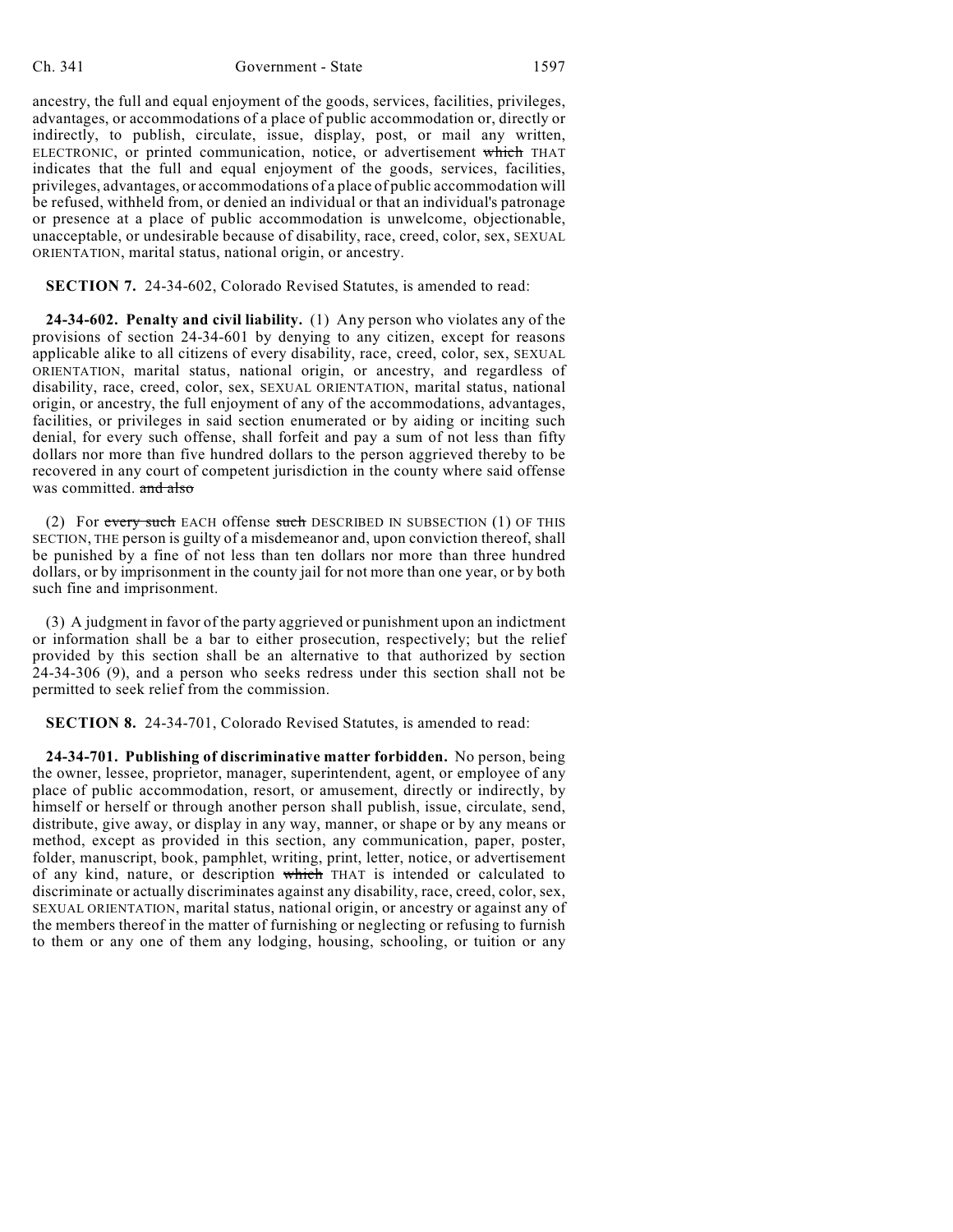accommodation, right, privilege, advantage, or convenience offered to or enjoyed by the general public or which states that any of the accommodations, rights, privileges, advantages, or conveniences of any such place of public accommodation, resort, or amusement shall or will be refused, withheld from, or denied to any person or class of persons on account of disability, race, creed, color, sex, SEXUAL ORIENTATION, marital status, national origin, or ancestry or that the patronage, custom, presence, frequenting, dwelling, staying, or lodging at such place by any person or class of persons belonging to or purporting to be of any particular disability, race, creed, color, sex, SEXUAL ORIENTATION, marital status, national origin, or ancestry is unwelcome or objectionable or not acceptable, desired, or solicited.

**SECTION 9.** 2-4-401, Colorado Revised Statutes, is amended BY THE ADDITION OF A NEW SUBSECTION to read:

**2-4-401. Definitions.** The following definitions apply to every statute, unless the context otherwise requires:

(13.5) "SEXUAL ORIENTATION" MEANS A PERSON'S ORIENTATION TOWARD HETEROSEXUALITY, HOMOSEXUALITY, BISEXUALITY, OR TRANSGENDER STATUS OR ANOTHER PERSON'S PERCEPTION THEREOF.

**SECTION 10.** 5-3-210, Colorado Revised Statutes, is amended to read:

**5-3-210. Discrimination prohibited.** No consumer credit transaction regulated by this code shall be denied any person, nor shall terms and conditions be made more stringent, on the basis of discrimination, solely because of DISABILITY, race, creed, religion, color, sex, SEXUAL ORIENTATION, marital status, national origin, or ancestry. This section shall not apply to any consumer credit transaction made or denied by a seller, lessor, or lender whose total original unpaid balances arising from consumer credit transactions for the previous calendar year are less than one million dollars.

**SECTION 11.** 8-3-102 (1) (d), Colorado Revised Statutes, is amended to read:

**8-3-102. Legislative declaration - matter of statewide concern - prohibition on local enactments.** (1) The public policy of the state as to employment relations and collective bargaining, in the furtherance of which this article is enacted, is declared to be as follows:

(d) All rights of persons to join labor organizations or unions and their rights and privileges as members thereof should be recognized, safeguarded, and protected. No person shall be denied membership in a labor organization or union on account of race, CREED, color, religion, sex, SEXUAL ORIENTATION, MARITAL STATUS, DISABILITY, NATIONAL ORIGIN, ANCESTRY, or by any unfair or unjust discrimination. Arbitrary or excessive initiation fees and dues shall not be required, nor shall excessive, unwarranted, arbitrary, or oppressive fines, penalties, or forfeitures be imposed. The members are entitled to full and detailed reports from their officers, agents, or representatives of all financial transactions and shall have the right to elect officers by secret ballot and to determine and vote upon the question of striking, not striking, and other questions of policy affecting the entire membership.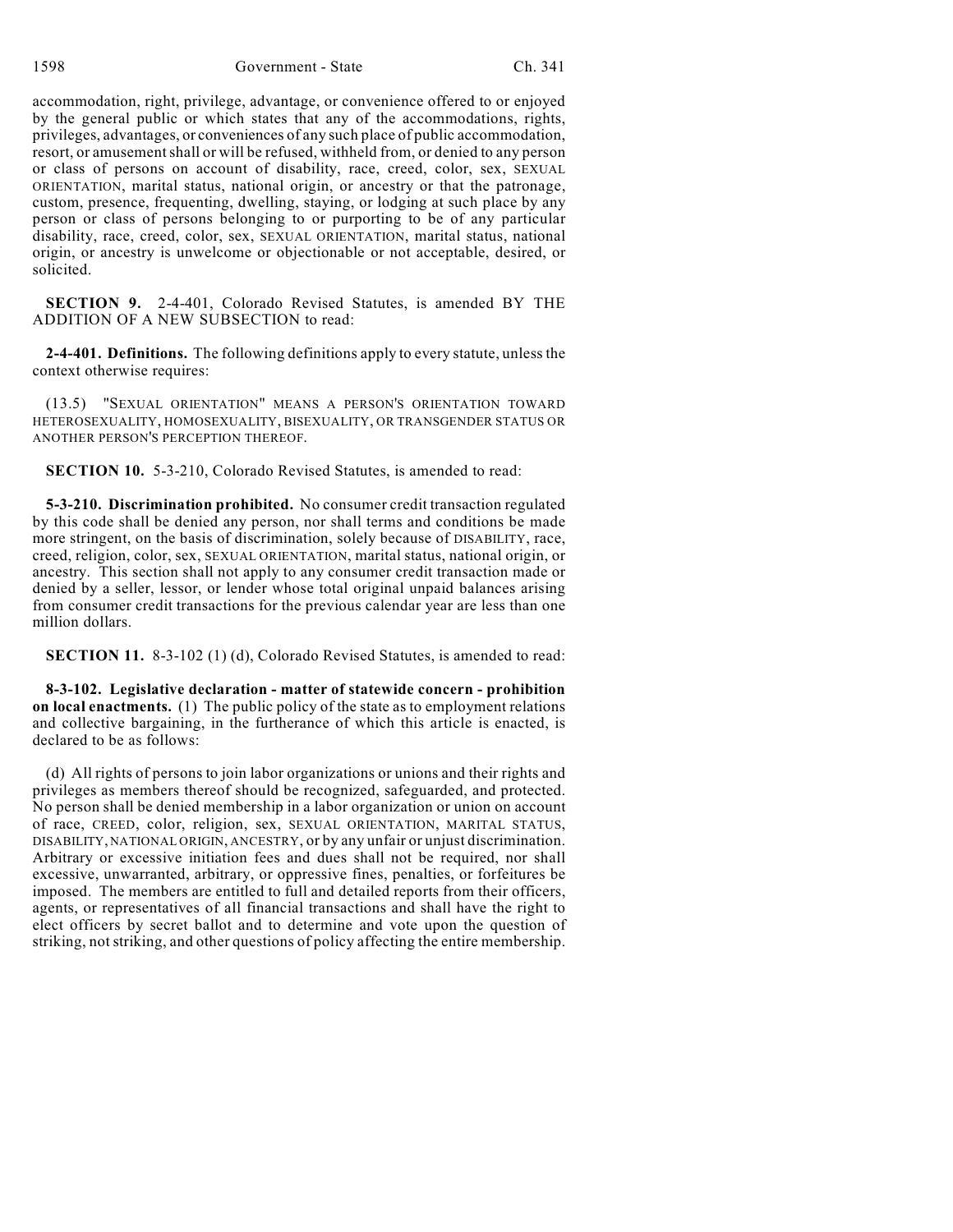**SECTION 12.** 8-17-101, Colorado Revised Statutes, is amended to read:

**8-17-101. Colorado labor shall be employed on public works.** Whenever any public works financed in whole or in part by funds of the state, counties, school districts, or municipalities of the state of Colorado are undertaken in this state, Colorado labor shall be employed to perform the work to the extent of not less than eighty percent of each type or class of labor in the several classifications of skilled and common labor employed on such project or public works. "Colorado labor" as used in this article means any person who is a resident of the state of Colorado, at the time of employment, without discrimination as to race, color, creed, sex, SEXUAL ORIENTATION, MARITAL STATUS, NATIONAL ORIGIN, ANCESTRY, age, or religion except when sex or age is a bona fide occupational qualification.

**SECTION 13.** 10-4-626 (1), Colorado Revised Statutes, is amended to read:

**10-4-626. Prohibited reasons for nonrenewal or refusal to write policy of automobile insurance applicable to this part 6.** (1) No insurer authorized to transact or transacting business in this state shall refuse to write or refuse to renew a policy of insurance affording the coverage required by operation of section 10-4-620 solely because of the age, race, gender CREED, COLOR, RELIGION, SEX, SEXUAL ORIENTATION, national origin, ANCESTRY, residence, marital status, or lawful occupation, including the military service, of anyone who is or seeks to become insured, or solely because another insurer has canceled a policy or refused to write or renew such policy. The commissioner shall administer and enforce the provisions of this subsection (1).

**SECTION 14.** 12-5-102, Colorado Revised Statutes, is amended to read:

**12-5-102. Race or sex not to disqualify.** No person shall be denied a license to practice on account of race, or CREED, COLOR, RELIGION, DISABILITY, AGE, sex, SEXUAL ORIENTATION, MARITAL STATUS, NATIONAL ORIGIN, OR ANCESTRY.

**SECTION 15.** 12-12-114, Colorado Revised Statutes, is amended to read:

**12-12-114. Discrimination.** There shall be no limitation, restriction, or covenant based upon race, color, SEX, SEXUAL ORIENTATION, MARITAL STATUS, DISABILITY, national origin, or ancestry on the size, placement, location, sale, or transfer of any cemetery grave space, niche, or crypt or in the interment of a deceased person.

**SECTION 16.** 12-47-416 (3) (b), Colorado Revised Statutes, is amended to read:

**12-47-416. Club license - legislative declaration.** (3) (b) Any club licensee which THAT has a policy to restrict membership on the basis of sex, SEXUAL ORIENTATION, MARITAL STATUS, race, CREED, religion, color, ancestry, or national origin shall, when issuing a receipt for expenses which may otherwise be used by taxpayers for deduction purposes pursuant to section 162 (a) of the federal "Internal Revenue Code of 1986", as amended, for purposes of determining taxes owed pursuant to article 22 of title 39, C.R.S., incorporate a printed statement on the receipt as follows:

The expenditures covered by this receipt are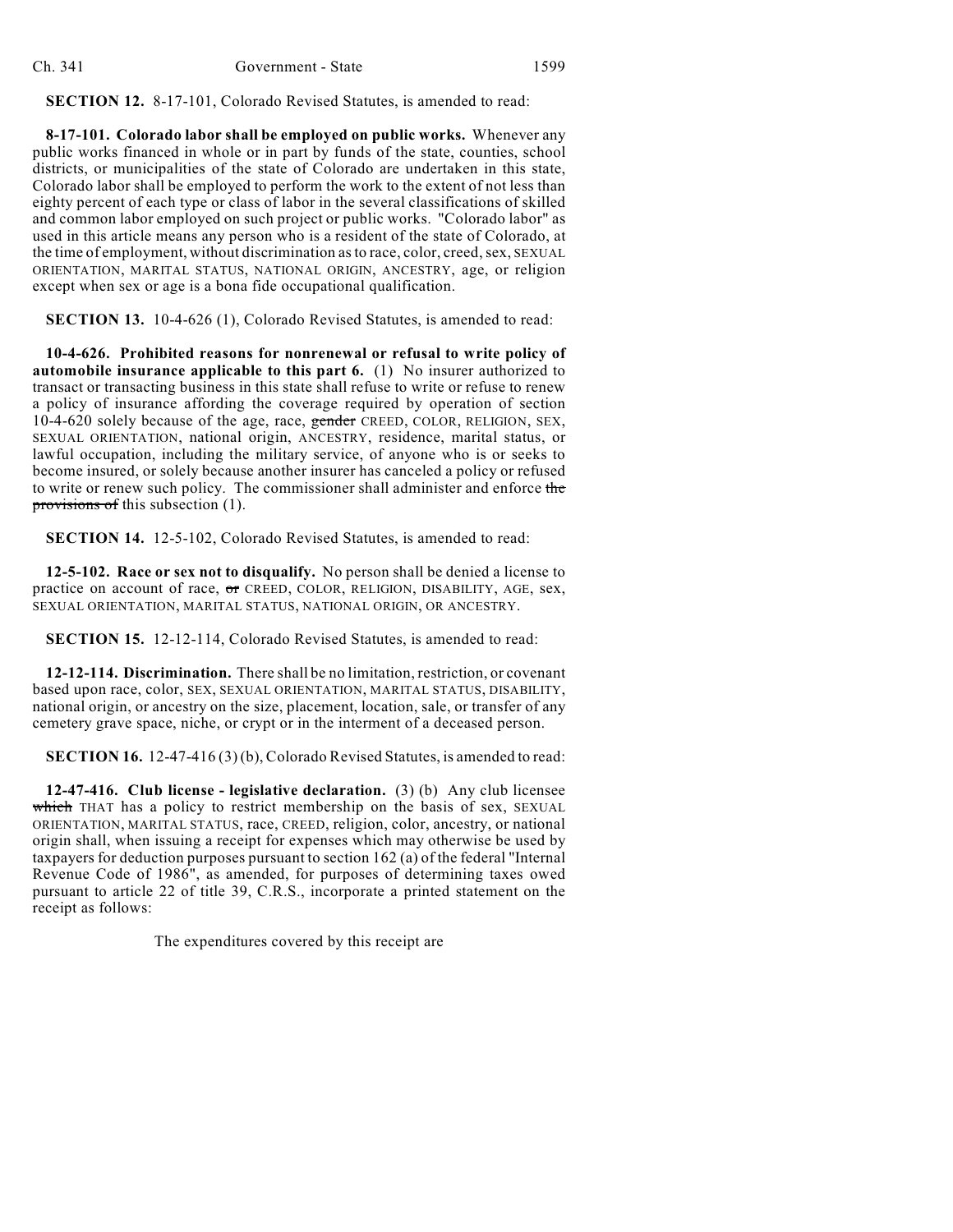nondeductible for state income tax purposes.

**SECTION 17.** 12-54-104 (1) (b), Colorado Revised Statutes, is amended to read:

## **12-54-104. Unlawful acts.** (1) It is unlawful:

(b) To discriminate because of race, creed, color,  $\sigma$ r RELIGION, DISABILITY, SEX, SEXUAL ORIENTATION, MARITAL STATUS, national origin, OR ANCESTRY in the provision of funeral services;

**SECTION 18.** 12-54-303 (1) (b), Colorado Revised Statutes, as enacted by House Bill 08-1123, enacted at the Second Regular Session of the Sixty-sixth General Assembly, is amended to read:

**12-54-303. Unlawful acts.** (1) It is unlawful for a cremationist:

(b) To discriminate because of race, creed, color, or RELIGION, DISABILITY, SEX, SEXUAL ORIENTATION, MARITAL STATUS, national origin, OR ANCESTRY in the provision of funeral services;

**SECTION 19.** 12-59-106 (1) (s), Colorado Revised Statutes, is amended to read:

**12-59-106. Minimum standards.** (1) In establishing the criteria required by section 12-59-105.3 (1) (a), (1) (b), and (1) (k), the board shall observe and require compliance with at least the following minimum standards for all schools:

(s) That the school shall not deny enrollment of a student or make any distinction or classification of students on account of race, color, creed, RELIGION, national origin, or ANCESTRY, sex, SEXUAL ORIENTATION, OR MARITAL STATUS.

**SECTION 20.** 13-71-104 (3) (a), Colorado Revised Statutes, is amended to read:

**13-71-104. Eligibility for juror service - prohibition of discrimination.** (3) (a) No person shall be exempted or excluded from serving as a trial or grand juror because of race, color, religion, sex, SEXUAL ORIENTATION, MARITAL STATUS, national origin, ANCESTRY, economic status, or occupation.

**SECTION 21.** 22-30.5-104 (3), Colorado Revised Statutes, is amended to read:

**22-30.5-104. Charter school - requirements - authority.** (3) A charter school shall be subject to all federal and state laws and constitutional provisions prohibiting discrimination on the basis of disability, race, creed, color, gender, SEX, SEXUAL ORIENTATION, national origin, religion, ancestry, or need for special education services. A charter school shall be subject to any court-ordered desegregation plan in effect for the chartering school district. Enrollment in a charter school must be open to any child who resides within the school district; except that no charter school shall be required to make alterations in the structure of the facility used by the charter school or to make alterations to the arrangement or function of rooms within the facility, except as may be required by state or federal law. Enrollment decisions shall be made in a nondiscriminatory manner specified by the charter school applicant in the charter school application.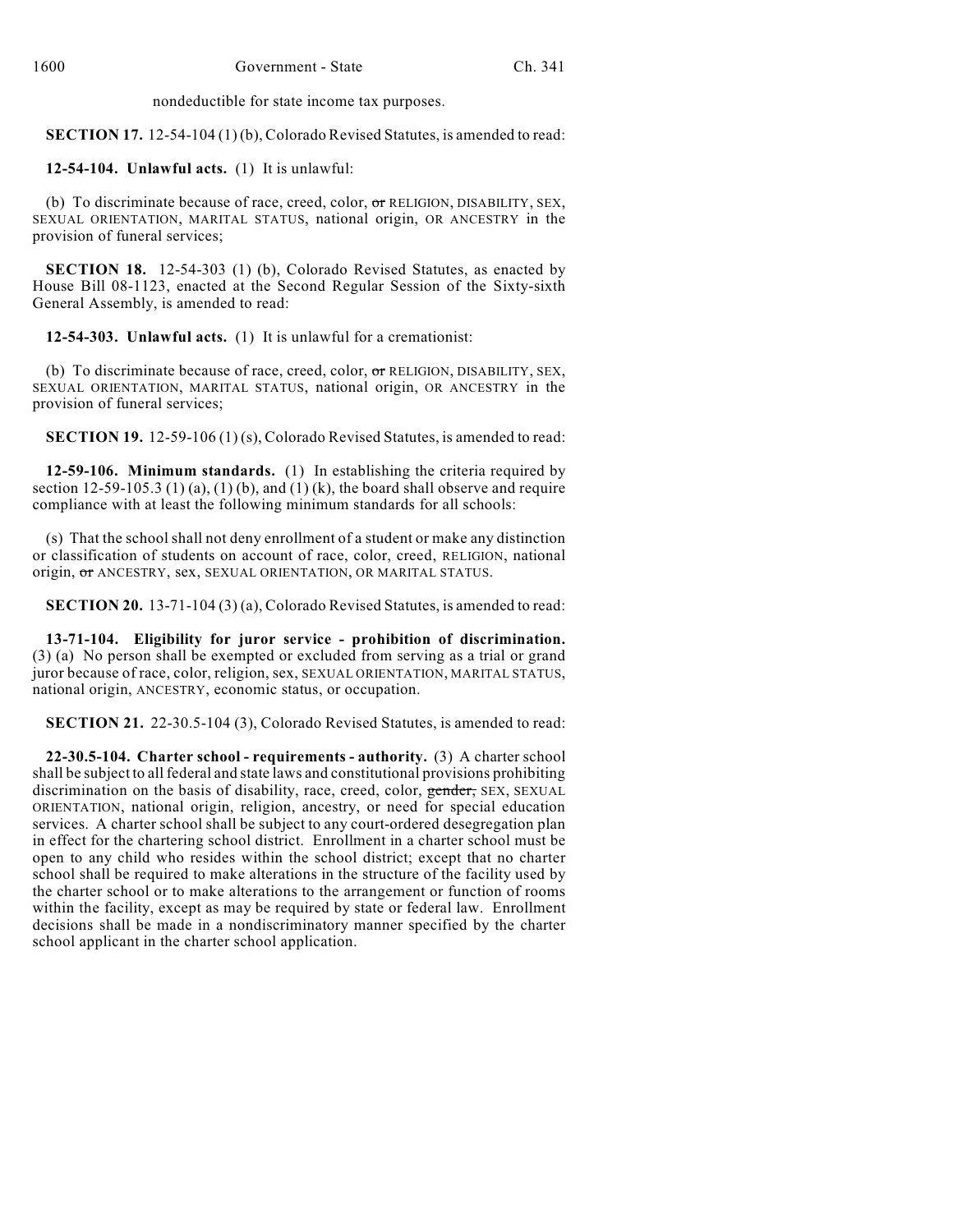**SECTION 22.** 22-30.5-507 (3), Colorado Revised Statutes, is amended to read:

**22-30.5-507. Institute charter school - requirements - authority.** (3) An institute charter school shall be subject to all federal and state laws and constitutional provisions prohibiting discrimination on the basis of disability, race, creed, color, gender, SEX, SEXUAL ORIENTATION, national origin, religion, ancestry, or need for special education services. Enrollment in an institute charter school shall be open to any child who resides within the state; except that an institute charter school shall not be required to make alterations in the structure of the facility used by the institute charter school or to make alterations to the arrangement or function of rooms within the facility, except as may be required by state or federal law. Enrollment decisions shall be made in a nondiscriminatory manner specified by the applicant in the institute charter school application.

**SECTION 23.** 22-32-109 (1), Colorado Revised Statutes, is amended BY THE ADDITION OF A NEW PARAGRAPH to read:

**22-32-109. Board of education - specific duties.** (1) In addition to any other duty required to be performed by law, each board of education shall have and perform the following specific duties:

(ll) TO ADOPT WRITTEN POLICIES SPECIFYING THAT:

(I) THE SCHOOLS IN THE DISTRICT ARE SUBJECT TO ALL FEDERAL AND STATE LAWS AND CONSTITUTIONAL PROVISIONS PROHIBITING DISCRIMINATION ON THE BASIS OF DISABILITY, RACE, CREED, COLOR, SEX, SEXUAL ORIENTATION, NATIONAL ORIGIN, RELIGION, ANCESTRY, OR NEED FOR SPECIAL EDUCATION SERVICES;

(II) ENROLLMENT IN A SCHOOL IN THE DISTRICT SHALL BE OPEN TO ANY CHILD WHO RESIDES WITHIN THE STATE; EXCEPT THAT A SCHOOL SHALL NOT BE REQUIRED TO MAKE ALTERATIONS IN THE STRUCTURE OF THE FACILITY USED BY THE SCHOOL OR TO MAKE ALTERATIONS TO THE ARRANGEMENT OR FUNCTION OF ROOMS WITHIN THE FACILITY, EXCEPT AS MAY BE REQUIRED BY STATE OR FEDERAL LAW; AND

(III) ENROLLMENT DECISIONS SHALL BE MADE IN A NONDISCRIMINATORY MANNER.

**SECTION 24.** 22-32-110 (1) (k), Colorado Revised Statutes, is amended to read:

**22-32-110. Board of education - specific powers.** (1) In addition to any other power granted to a board of education of a school district by law, each board of education of a school district shall have the following specific powers, to be exercised in its judgment:

(k) To adopt written policies, rules, and regulations, not inconsistent with law, which THAT may relate to the efficiency, in-service training, professional growth, safety, official conduct, and welfare of the employees, or any classification thereof, of the district. The practices of employment, promotion, and dismissal shall be unaffected by the employee's religious beliefs RELIGION, CREED, COLOR, SEX, SEXUAL ORIENTATION, marital status, racial or ethnic background, NATIONAL ORIGIN, ANCESTRY, or participation in community affairs.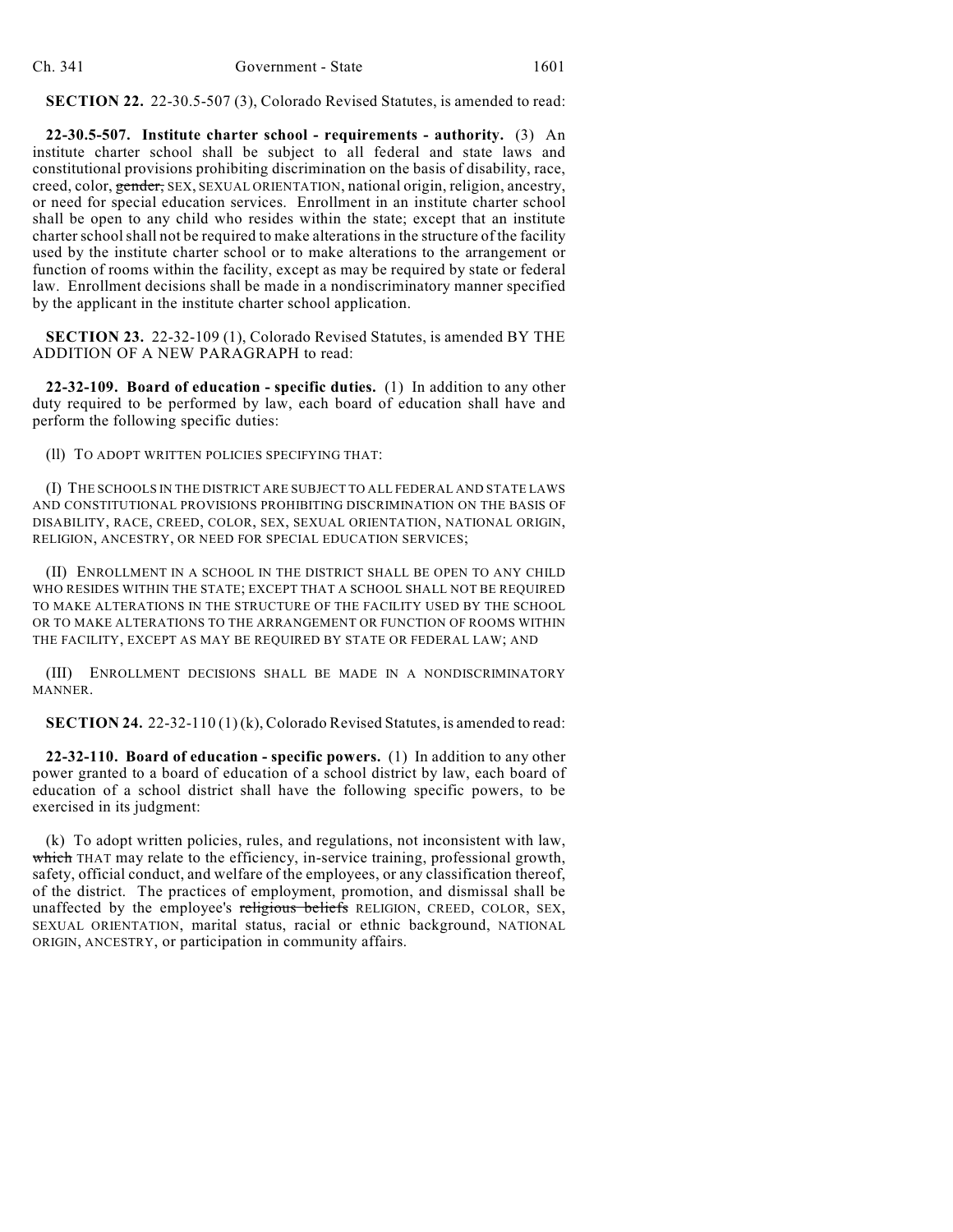**SECTION 25.** 22-38-104 (1) (d), Colorado Revised Statutes, is amended to read:

**22-38-104. Pilot schools - requirements - authority.** (1) The state board may provide for the establishment and operation of not more than one full-time residential pilot school and not more than three year-round nonresidential pilot schools pursuant to the following provisions:

(d) A pilot school shall be subject to all federal and state laws and constitutional provisions prohibiting discrimination on the basis of disability, race, creed, color, gender, SEX, SEXUAL ORIENTATION, national origin, religion, or ancestry. Enrollment decisions shall be made in a nondiscriminatory manner specified by the pilot school applicant in the pilot school application.

**SECTION 26.** 22-63-206 (1), Colorado Revised Statutes, is amended to read:

**22-63-206. Transfer - compensation.** (1) A teacher may be transferred upon the recommendation of the chief administrative officer of a school district from one school, position, or grade level to another within the school district, if such transfer does not result in the assignment of the teacher to a position of employment for which he OR SHE is not qualified by virtue of academic preparation and certification and if, during the then current school year, the amount of salary of such teacher is not reduced except as otherwise provided in subsections (2) and (3) of this section. There shall be no discrimination shown toward any teacher in the assignment or transfer of that teacher to a school, position, or grade because of sex, SEXUAL ORIENTATION, MARITAL STATUS, race, creed, color, RELIGION, NATIONAL ORIGIN, ANCESTRY, or membership or nonmembership in any group or organization.

**SECTION 27.** 23-31.5-110 (1), Colorado Revised Statutes, is amended to read:

**23-31.5-110. Additional powers of board.** (1) The board of governors of the Colorado state university system has the power to lease portions of the grounds of the Colorado state university - Pueblo to private persons and corporations for the construction of dormitory, living, dining, or cottage buildings and to rent, lease, maintain, operate, and purchase such buildings at such university, all in the manner provided by and subject to the limitations contained in sections 23-56-105 to 23-56-111; except that none of such grounds or improvements shall be used in any manner that discriminates against anyone because of race, creed, color, or religion, NATIONAL ORIGIN, ANCESTRY, SEX, OR SEXUAL ORIENTATION.

**SECTION 28.** 23-41-104 (2), Colorado Revised Statutes, is amended to read:

**23-41-104. Control - management.** (2) The board of trustees has the power to lease, for terms not exceeding eighty years, real or personal property, or both, to state or federal governmental agencies, persons, or entities, public or private, for the construction, use, operation, maintenance, and improvement of research and development facilities, health and recreation facilities, dormitories, and living, dining, and group housing buildings and facilities or for any of such purposes and to buy land and construct buildings and facilities therefor. None of the grounds so leased nor any of the improvements constructed thereon shall be used in any manner which THAT discriminates against anyone because of race, creed, color, or religion, NATIONAL ORIGIN, ANCESTRY, SEX, OR SEXUAL ORIENTATION. The board of trustees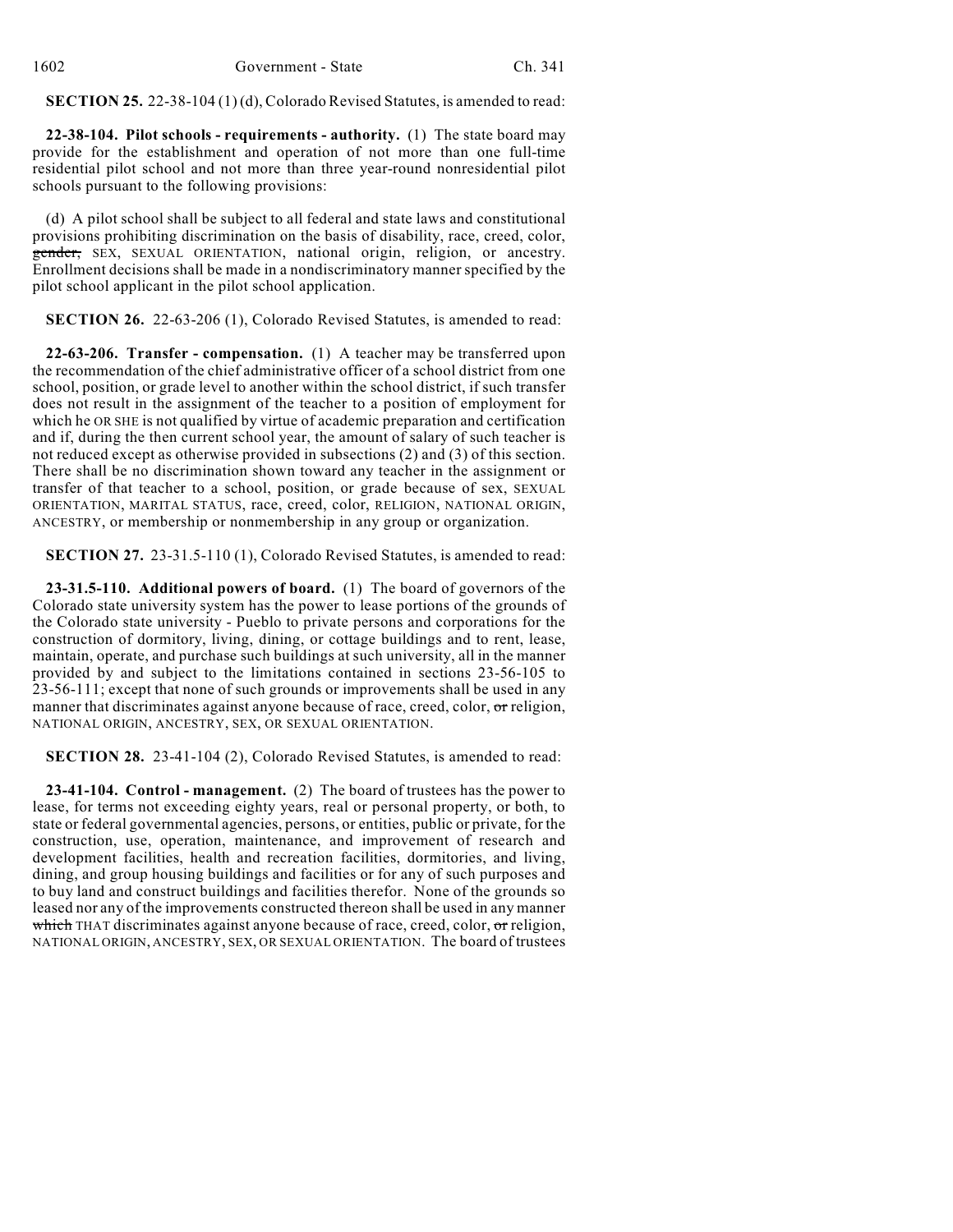has the power to borrow money in conjunction with such construction and leases and to assist in effecting any of such purposes. Any actions taken prior to May 27, 1965, by the board of trustees consistent with any power granted in this subsection (2) are ratified and validated.

**SECTION 29.** 24-50-112.5 (1) (b), Colorado Revised Statutes, is amended to read:

**24-50-112.5. Selection system.** (1) (b) Appointments and promotions to positions shall be based on job-related knowledge, skills, abilities, competencies, behaviors, and quality of performance as demonstrated by fair and open competitive examinations. Selections shall be made without regard to race, color, creed, religion, national origin, ancestry, age, SEXUAL ORIENTATION, MARITAL STATUS, or political affiliation and without regard to sex or disability except as otherwise provided by law.

**SECTION 30.** 25-6-102 (1), Colorado Revised Statutes, is amended to read:

**25-6-102. Policy, authority, and prohibitions against restrictions.** (1) All medically acceptable contraceptive procedures, supplies, and information shall be readily and practicably available to each person desirous of the same regardless of sex, SEXUAL ORIENTATION, race, COLOR, CREED, RELIGION, DISABILITY, age, income, number of children, marital status, citizenship, NATIONAL ORIGIN, ANCESTRY, or motive.

**SECTION 31.** 26-1-120, Colorado Revised Statutes, is amended BY THE ADDITION OF A NEW SUBSECTION to read:

**26-1-120. Merit system.** (8.5) THE MERIT SYSTEM PROVIDED BY THE COUNTIES SHALL ASSURE FAIR TREATMENT OF APPLICANTS AND EMPLOYEES IN ALL ASPECTS OF PERSONNEL ADMINISTRATION WITHOUT REGARD TO RACE, CREED, COLOR, RELIGION, AGE, DISABILITY, SEX, SEXUAL ORIENTATION, MARITAL STATUS, NATIONAL ORIGIN, OR ANCESTRY.

**SECTION 32.** 25.5-8-110 (2), Colorado Revised Statutes, is amended to read:

**25.5-8-110. Participation by managed care plans.** (2) Managed care plans participating in the plan shall not discriminate against any potential or current enrollee based upon health status, DISABILITY, sex, SEXUAL ORIENTATION, MARITAL STATUS, race, CREED, COLOR, NATIONAL ORIGIN, ANCESTRY, ethnicity, or religion.

**SECTION 33.** 29-4-717 (2) (a), Colorado Revised Statutes, is amended to read:

**29-4-717. Findings - percentage of low-income families required.** (2) Prior to the authority's making or committing to make any housing facility loan, the authority shall find:

(a) That, with respect to such housing facility, no restrictions are imposed as to sex, SEXUAL ORIENTATION, race, creed, COLOR, RELIGION, ANCESTRY, or national origin of occupants;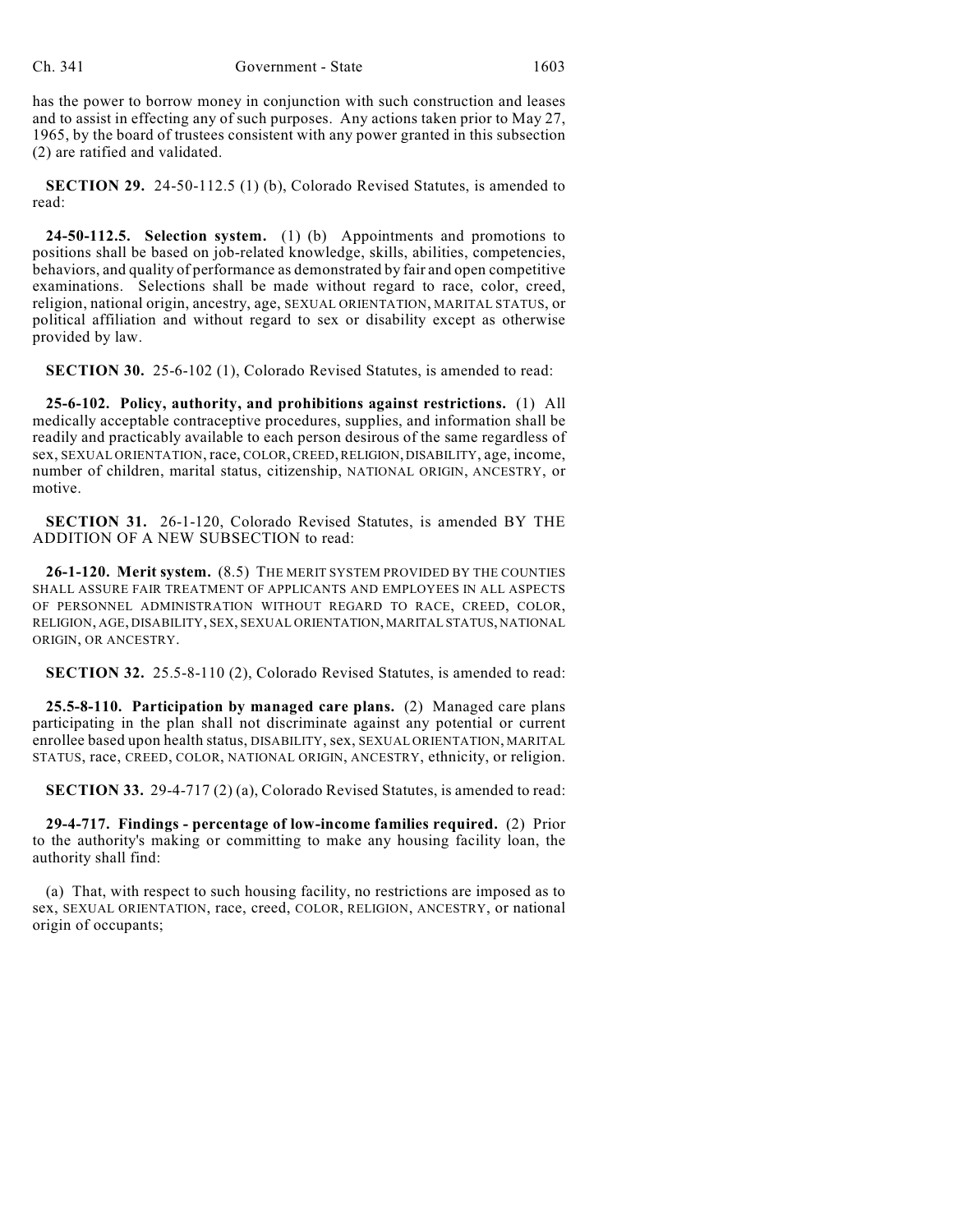**SECTION 34.** 39-3-112 (3) (b) (IV), Colorado Revised Statutes, is amended to read:

**39-3-112. Definitions - residential property - orphanage - low-income elderly or disabled - homeless or abused - low-income households - charitable purposes - exemption - limitations.** (3) In order for property to be exempt from the levy and collection of property tax pursuant to the provisions of subsection (2) of this section, the administrator shall be required to find, pursuant to the provisions of section 39-2-117, that:

(b) The residential structure is efficiently operated. Efficient operation is determined by the following factors:

(IV) That the owners and operators of such residential structure have no occupancy requirement that discriminates upon the basis of race, creed, or color, RELIGION, SEX, SEXUAL ORIENTATION, MARITAL STATUS, NATIONAL ORIGIN, OR ANCESTRY; however, if the owner or sponsoring organization is a religious denomination, said owners or operators may give preference to members of that denomination; and

**SECTION 35.** 39-22-104 (3) (e) (I), Colorado Revised Statutes, is amended to read:

## **39-22-104. Income tax imposed on individuals, estates, and trusts - single rate - definitions.** (3) There shall be added to the federal taxable income:

(e) (I) Any expenses incurred by a taxpayer with respect to expenditures made at, or payments made to, a club licensed pursuant to section 12-47-416, C.R.S., which has a policy to restrict membership on the basis of sex, SEXUAL ORIENTATION, MARITAL STATUS, race, CREED, religion, color, ancestry, or national origin. Any such club shall provide on each receipt furnished to a taxpayer a printed statement as follows:

> The expenditures covered by this receipt are nondeductible for state income tax purposes.

**SECTION 36.** 39-22-304 (2) (e) (I), Colorado Revised Statutes, is amended to read:

**39-22-304. Net income of corporation.** (2) There shall be added to federal taxable income:

(e) (I) Any expenses incurred by a taxpayer with respect to expenditures made at, or payments made to, a club licensed pursuant to section 12-47-416, C.R.S., which has a policy to restrict membership on the basis of sex, SEXUAL ORIENTATION, MARITAL STATUS, race, CREED, religion, color, ancestry, or national origin. Any such club shall provide on each receipt furnished to a taxpayer a printed statement as follows:

> The expenditures covered by this receipt are nondeductible for state income tax purposes.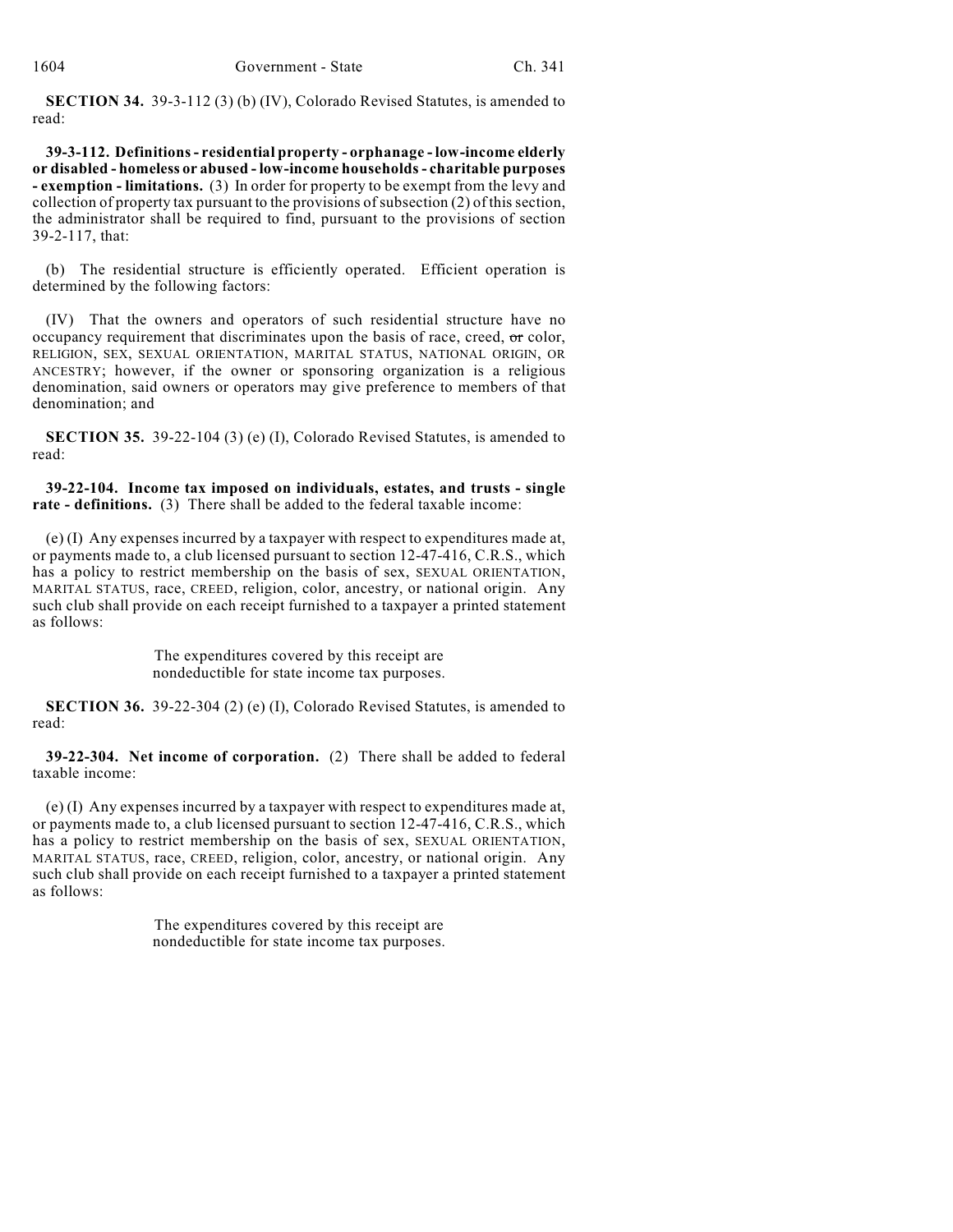**SECTION 37.** Section 2 (1) (j) of House Bill 08-1375, as enacted at the Second Regular Session of the Sixty-sixth General Assembly, is amended to read:

Section 2. **Appropriation.** (1) The sums in this section hereinafter specified, or so much thereof as may be necessary for the purpose, are hereby appropriated out of any moneys in the general fund, the indicated cash funds, reappropriated funds, and federal funds, for the payment of the ordinary operating costs of the executive, legislative, and judicial departments of the state, and of its agencies and institutions, for and during the fiscal year beginning July 1, 2008, and:

(j) No moneys appropriated by this act shall knowingly be paid to any organization, business firm, person, agency, or club which places restrictions on employment or membership based on sex, SEXUAL ORIENTATION, race, age, marital status, creed, color, religion, national origin, ancestry, or physical handicap DISABILITY.

**SECTION 38. Appropriation - adjustments to the 2008 long bill.** (1) In addition to any other appropriation, there is hereby appropriated, out of any moneys in the general fund not otherwise appropriated, to the department of regulatory agencies, for allocation to the executive director's office, for legal services, for the fiscal year beginning July 1, 2008, the sum of sixty thousand seventy-three dollars (\$60,073), or so much thereof as may be necessary, for the implementation of this act.

(2) In addition to any other appropriation, there is hereby appropriated, out of any moneys in the general fund not otherwise appropriated, to the department of regulatory agencies, for allocation to the civil rights division, for the enforcement of prohibitions against discrimination, for the fiscal year beginning July 1, 2008, the sum of twenty-one thousand seven hundred thirty-two dollars (\$21,732) and 0.4 FTE, or so much thereof as may be necessary, for the implementation of this act.

(3) In addition to any other appropriation, there is hereby appropriated to the department of law, for the fiscal year beginning July 1, 2008, the sum of sixty thousand seventy-three dollars (\$60,073) and 0.5 FTE, or so much thereof as may be necessary, for the provision of legal services to the department of regulatory agencies related to the implementation of this act. Said sum shall be from reappropriated funds received from the executive director's office out of the appropriation made in subsection (1) of this section.

(4) For the implementation of this act, the general fund appropriation to the controlled maintenance trust fund made in section 23 of the annual general appropriation act, for the fiscal year beginning July 1, 2008, shall be decreased by eighty-one thousand eight hundred five dollars (\$81,805).

**SECTION 39. Severability.** If any provision of this act or the application thereof to any person or circumstance is held invalid, such invalidity shall not affect other provisions or applications of the act that can be given effect without the invalid provision or application, and to this end, the provisions of this act are declared to be severable.

**SECTION 40. Effective date - applicability.** (1) Except as otherwise provided